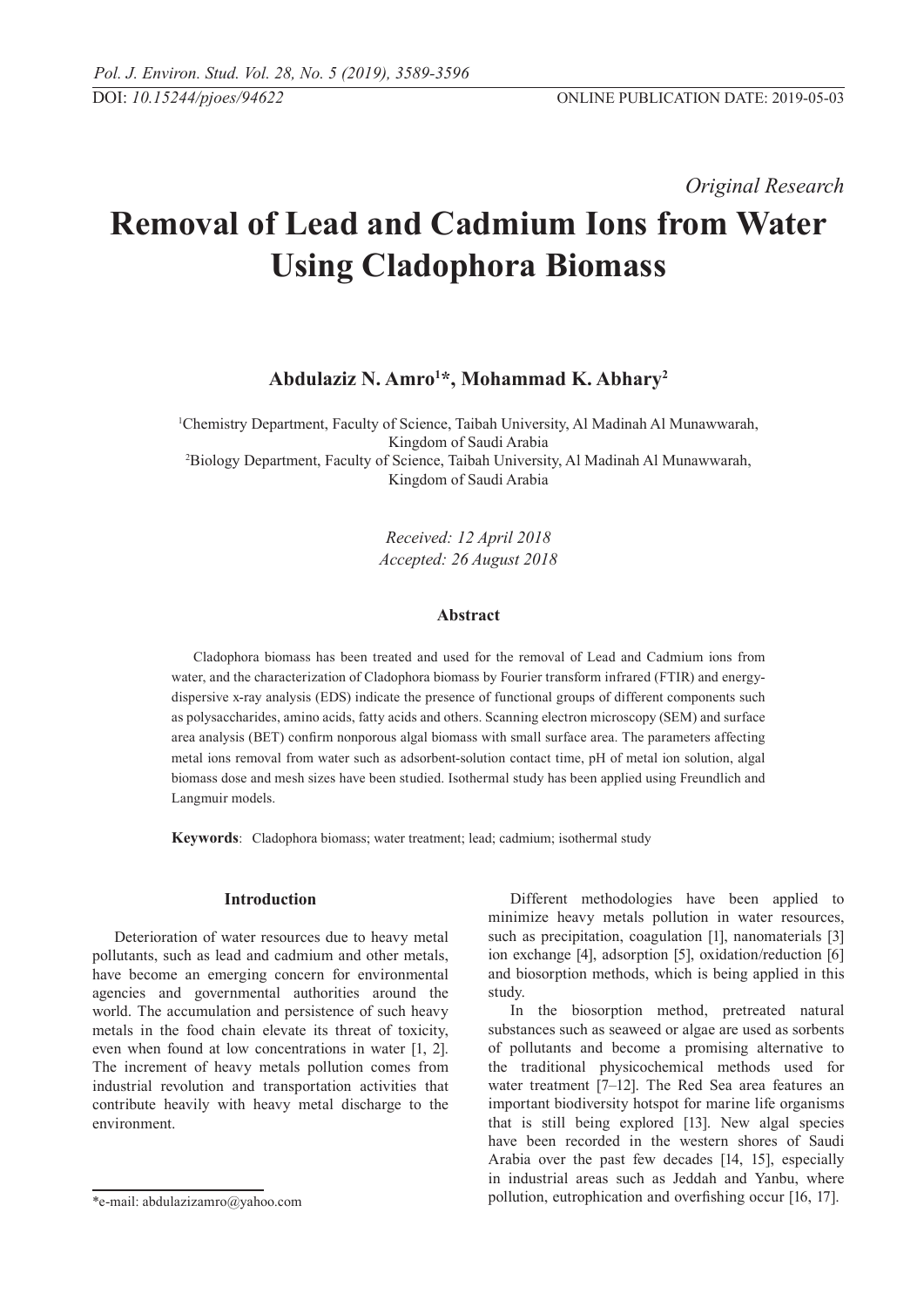The genus Cladophora is a member of the Ulvophyceae alga class, recorded in shallow waters of Jeddah and Obhor regions on the western shores of Saudi Arabia [14]. *Cladophora* has many species that are difficult to classify due to its high morphological variations, which is greatly affected by age, habitat and temperature [18]. Nevertheless, the green algae species are characterized by its branchy, filamentous, long and setaceous green fronds [14] with thick cellulose layers in its cell wall [19] and growth limitation by both nitrogen and phosphorus [18]. Both micro- and macro- green algae have been used in the area as indicators for heavy metal pollution in wastewater [20] due to their ability to adsorb heavy metals from the surrounding environment [21]. Previous studies have shown that green algae possess a superior capability of heavy metal adsorption among different species collected and analyzed from the Red Sea area [22].

#### Isotherm Models

The importance of sorption isotherm comes from its representation of how metal ions distribute between the solution and biosorbents at equilibrium [23]. Several isothermal models were used for this purpose, including Langmuir and Freundlich, which are considered the most common models [24]. Selecting a suitable model depends on fitting the experimental data onto model equations, and the correlation coefficient helps by indicating the models that are suitable to fit the data.

#### *Langmuir Isotherm*

It is simply represented by the linear equation:

$$
\frac{Ce}{Qe} = \frac{1}{XmK} + \frac{1}{Xm}Ce
$$

...where  $C_e$  (mg/L) is the metal ion concentration at equilibrium,  $Q_e$  (mg/g) is the amount of metal ion adsorbed per gram adsorbent, and Xm and k are the Langmuir constants representing the sorption capacity and rate of sorption, respectively [23].

#### *Freundlich Isotherm*

The linear equation of the Freundlich model [23] is:

$$
\ln Qe = \ln Kf + \frac{1}{n}\ln Ce
$$

In this equation;  $Q_e$  is the amount of metal ion adsorbed at equilibrium (mg/g) and Ce (mg/L) is the metal ion concentration at equilibrium. KF and n are Freundlich equation constants, where n value indicates how favorable the sorption process and KF represents the sorption capacity of the adsorbent.

In the present study, treated Cladophora sp. are characterized for its ability in lead and cadmium ion removal, considering the parameters affecting the removal of heavy metals from water such as pH, algal biomass dose and mesh size. The adsorption of metal ions on adsorbent is illustrated by the isothermal study.

### **Experimental**

#### *Cladophora* Sampling and Sample Preparation

Samples of *Cladophora* sp. green algae were collected from three different locations, heavily contaminated with boat oil and wastewater, at Yanbu in fall 2016. The algae were kept in plastic bags at a cool temperature and sent to the lab. Samples were immediately soaked and washed with tap water and then rewashed three times with distilled water. The biomass was dried overnight in a 45°C oven and ground using a commercial blender. Powdered *Cladophora* biomass was sieved through different mesh sizes <0.125, 0.125-0.212, 0.212-0.5, 0.5-1.0 and 1.0-2.0 mm.

#### Chemicals and Equipment

All glass and plasticware used were previously soaked overnight in 10% nitric acid, rinsed with distilled water, and finally with deionized water. Cadmium stock solution 1000 ppm was prepared from cadmium nitrate (Sigma-Aldrich). Lead stock solution 1000 ppm was prepared from lead nitrate (Fluka). Nitric acid was bought from Riedel-de'Haën (65%, Puriss, Germany), while AA Cd and Pb elements standards were bought from Panreac (1000  $\mu$ g mL<sup>-1</sup>). Metal ions determinations were done using atomic absorption spectroscopy (Agilent Technology, 200 series).  $0.1M$  HNO<sub>3</sub> and 0.2 M NaOH were used to adapt the required pH.

Scanning electron microscopy (SEM) was performed using a NOVA NANO SEM instrument. Elemental analysis was conducted using energy-dispersive X-ray spectroscopy (EDS) of Superscan SSX-550 Shimadsu Company. Fourier transfer infra-red (FTIR) characterization was done by (IR Affinity-1) Shimadsu Company and surface area by BET (Micromeritics ASAP 2020).

#### **Results and Discussions**

#### Algal Biomass Characterization

#### *Fourier Transfer Infra-Red (FTIR)*

FTIR spectra (Fig. 1) shows the functional groups that are responsible candidates for metals adsorption such as hydroxyl, carbonyl, sulfonate and carboxylic. According to the FTIR spectra in (Fig. 1), peaks show that algal biomass sample contains a mixture of different components such as polysaccharides, amino acids, fatty acids and others. Bands at 3618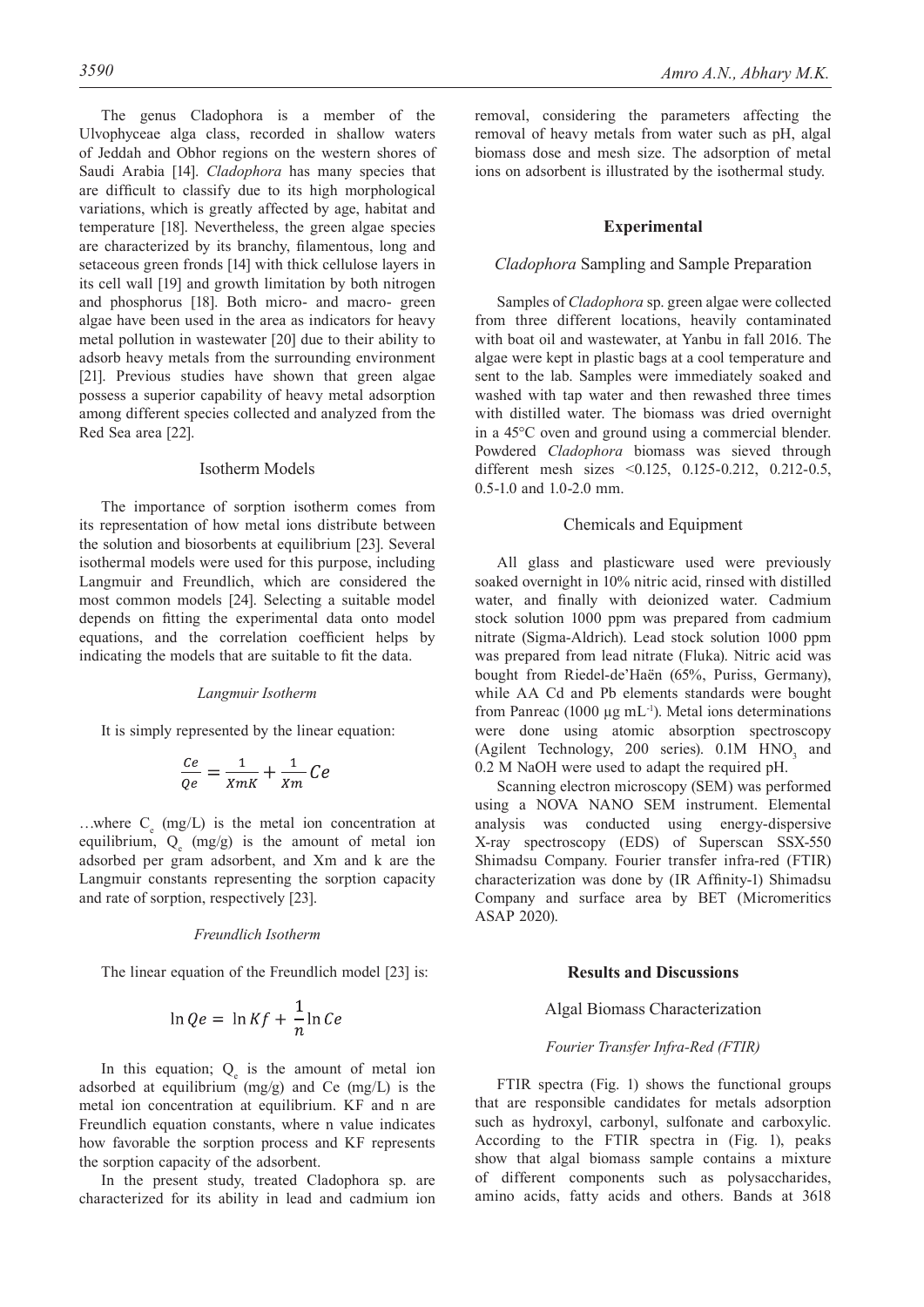

Fig. 1. FTIR spectra of Cladophora biomass.

and 3556 cm-1 indicate the presence of O-H and N-H stretching vibrations, whose groups resemble the presence of amino acids [25]. The presence of chlorophyll groups is confirmed by CH3 and CH2 stretching bands at 2947 and 2893 cm-1[25]. 2337,  $2360$  cm<sup>-1</sup> stands for C-O and P-H stretching bands of carboxylic group and phosphine, respectively. The sharp peak at 2252 cm-1 stand for CN bond of acetonitrile added to the sample for FTIR analysis. The 1635 cm-1 peak is due to  $C=O$  stretching and 1550 cm<sup>-1</sup> is due to C=C stretching, which is indicative of the presence of pectin and lignin, respectively. 1373 cm-1 1041 cm-1 peaks are stretching bands of S=O related to sulfonamides and sulfone, respectively. The 1442 cm<sup>-1</sup> shows a peak due to O-C-O symmetric stretching vibration amino acids [26]. The appearance of 670 cm<sup>-1</sup> reveals C-H bonds of aromatic or vinyl compounds [27]. Strong 920 cm-1 stand for P-O-C stretching, and the weak absorption bands observed near 580 and 670  $cm<sup>-1</sup>$  are due to C-S and C=S stretching vibrations (sulfides) [27].

*Effect of Contact Time* The effect of contact time on the removal of metal ions are shown in (Fig. 4). The equilibrium time was around 45 and 60 minutes for Cd and Pb ions, respectively. Generally, the equilibrium time depends on

Factors Affecting Metal Ion Removal Study

are usually available in algal biomass [24].

*Scanning Electron Microscopy (SEM) and BET (Surface Area)*

BET surface area analysis of *Cladophora* showed that the surface area is  $1.7062$  m<sup>2</sup>/g, this small surface area synchronized with the scanning electron microscopy SEM image (Fig. 2), which showed that *Cladophora* algal biomass is nonporous material.

*Energy-Dispersive x-ray Analysis (EDS)*

EDS analysis results in (Table 1 and Fig. 3) shows the presence of O, C, N, S and P elements, which synchronizes with the FTIR analysis data and illustrates the functional groups that should contain these elements, in addition to other alkali and alkaline earth metals that

Table 1. EDS results of Cladophora biomass.

| Element        | Weight<br>$\frac{0}{0}$ | Atom<br>$\frac{0}{0}$ | Element | Weight<br>$\frac{0}{0}$ | Atom<br>$\frac{0}{0}$ |
|----------------|-------------------------|-----------------------|---------|-------------------------|-----------------------|
| $\Omega$       | 36.73                   | 40.29                 | Cl      | 10.09                   | 4.94                  |
| Na             | 7.76                    | 5.92                  | N       | 4.5                     | 4.91                  |
| Mg             | 3.79                    | 2.73                  | K       | 2.75                    | 1.23                  |
| A <sub>1</sub> | 1.36                    | 0.88                  | Ca      | 3.25                    | 1.42                  |
| Si             | 2.1                     | 1.31                  | Fe      | 0.59                    | 0.19                  |
| S              | 3.2                     | 1.75                  | P       | 0.51                    | 0.34                  |



Fig. 2. SEM image of *Cladophora* biomass.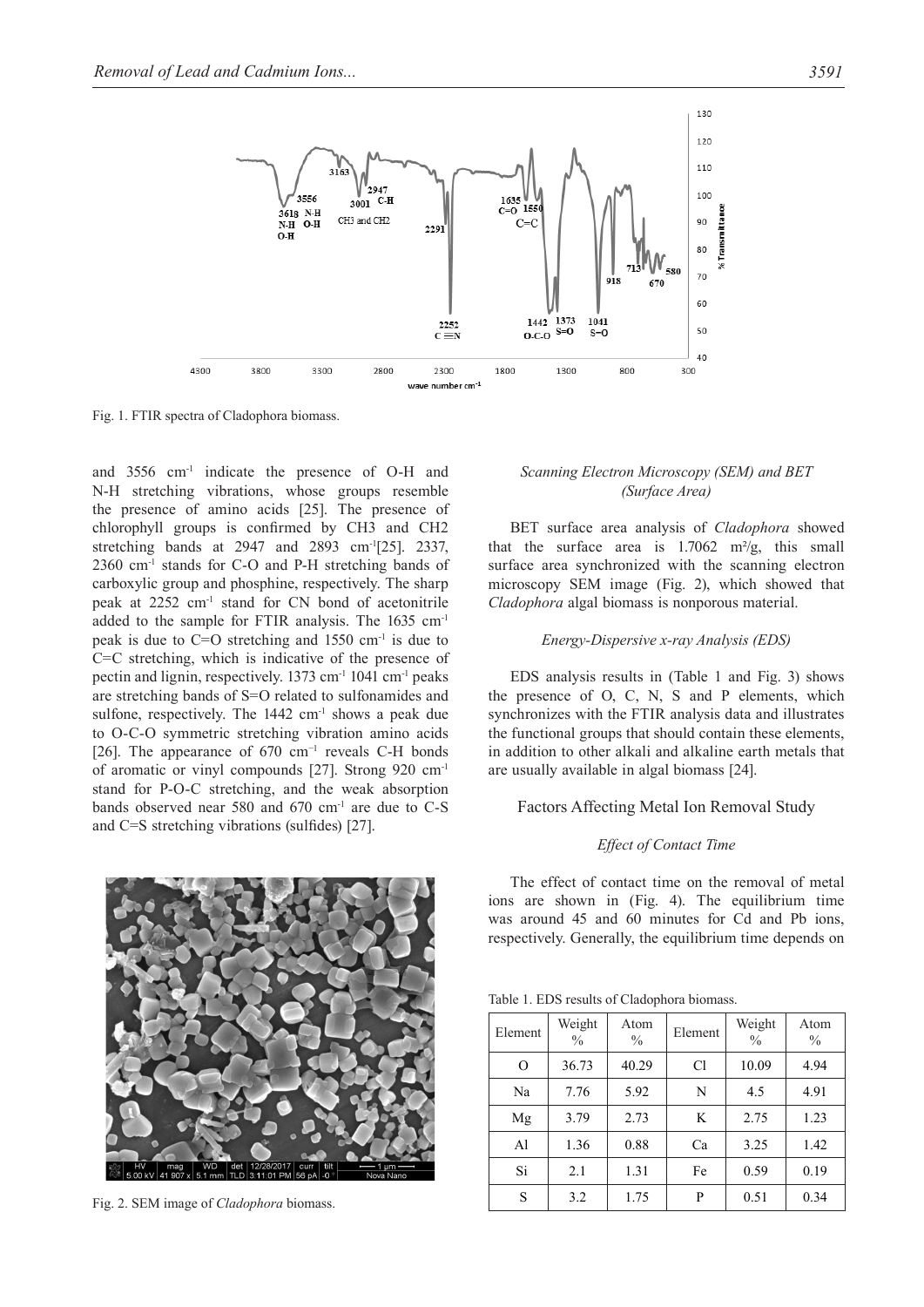

Fig. 3. EDS spectra of Cladophora biomass.

the nature of adsorbent and the availability of sorption sites.



Fig. 4. Effect of contact time on metal ion removal (mean±RSD) (50 mL, 50 ppm) using *Cladophora* (0.2 g, 0.212-0.5 mm) (120 RPM, pH 4, 25ºC).



Fig. 5. Effect of solution pH on metal ion removal (mean±RSD) (50 mL, 50 ppm) using *Cladophora* (0.2 g, 0.212-0.5 mm) (120 RPM, 60 Min, 25ºC).

# *Effect of pH*

The effect of metal ion solution pH has been studied in the range pH (2-5), higher pH not applied since higher pH values metal hydroxide form (Fig. 5) shows clearly that metal ion removal increased significantly between pH 2 and 3 for both Cd and Pb ions, and for Cd ion there no significant difference between pH 3, 4 and 5 with removal percentage reaching around 50%. On the other hand, Pb ion removal reaches the value of 80% at pH 4, with no significant difference from pH 5.

#### *Effect of Algal Biomass Dosage*

Metal ion removal has been studied by a wide range of algal biomasses, as shown in (Fig. 6), the maximum dose used is 0.75 g, since at higher doses the solution becomes like emulsion. As shown in (Fig. 6), increasing doses have no significant effect on Pb ion removal, which falls in the range of 70 to 80%.



Fig. 6. Effect of Cladophora dose (0.212-0.50 mm) on metal ion removal (mean±RSD) (50 mL, 50 ppm, pH 4) (120 RPM, 60 Min, 25ºC).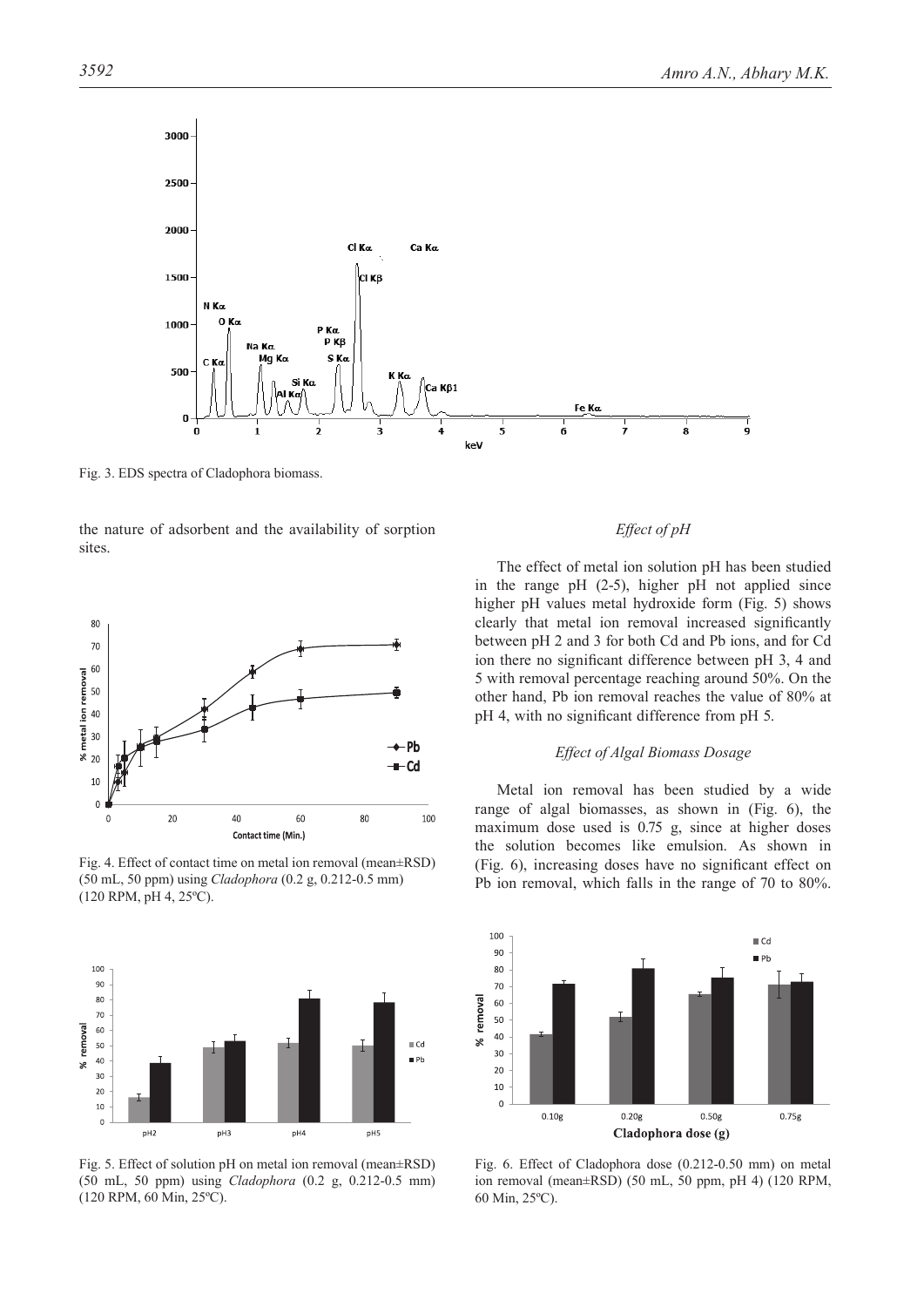

Fig. 7. Effect of Cladophora mesh size (0.20 g) on metal ion removal (mean±RSD) (50 mL, 50 ppm, pH 4) (120 RPM, 60 Min, 25ºC).

For Cd ion removal increases clearly as dose increases, Cd ion removal reaches around 70% for 0.75 g dose.

#### *Effect of Algal Biomass Mesh Size*

Using different mesh sizes reflects directly on surface area, which increases as mesh size decreases. Pb ion removal increases with the decrease of mesh size, as shown in (Fig. 7). On the other hand, Fig. 7 shows no significant difference in Pb ion removal between (0.125-0.212 mm) and (0.212-0.50 mm) with around 80%, and Pb ion removal decreases to around 55% at higher mesh sizes. On the other hand, the removal of Cd ion reaches around 60% at mesh sizes less than 0.5 mm, which is higher but not significantly different

from mesh sizes 0.5-2.0 mm, which reach around 50% Cd ion removal, as shown in Fig. 7.

#### Adsorption Isotherms

Adsorption isothermal study has been conducted in order to estimate the maximum adsorption capacity of algal biomass, furthermore isothermal study results predict how metal ions adsorbed on algal biomass surface. Initial metal ion concentrations used were 100 to 500 mg\L.

According to the trend line equations in (Fig. 8) that represents Langmuir and Freundlich for Cd and Pb ions,  $R<sup>2</sup>$  values for Langmuir are higher than Freundlich isotherm for both ions, which indicated the metal ions adsorbed as a homogenous monolayer on algal biomass surface. Sorption capacities according to Langmuir isotherm equation are 60.97 and 18.87 mg/g algal biomass for Pb and Cd ion, respectively.

# Effect of Contact Time and Adsorption Kinetic Models

(Fig. 9a) shows the effect of contact time between Cladophora biomass and metal ions on the adsorption capacity, and it is clear from Fig. 9a) that the adsorption of both metal ions increases sharply in the first 30 minutes. Furthermore, adsorption reaches equilibrium plateau after one hour contact time for both metal ions.

Adsorption kinetic models were applied to study how metal ions are adsorbed on the Cladophora biomass surface.

The first-order model for physisorption process, in this model the adsorption rate relates to the vacant



Fig. 8. Langmuir and Freundlich isotherms of Pb and Cd ions, 0.20 g Algal biomass, 50-500 mg/L initial concentration (50mL, pH 4,120 RPM, 60 Min, 25ºC).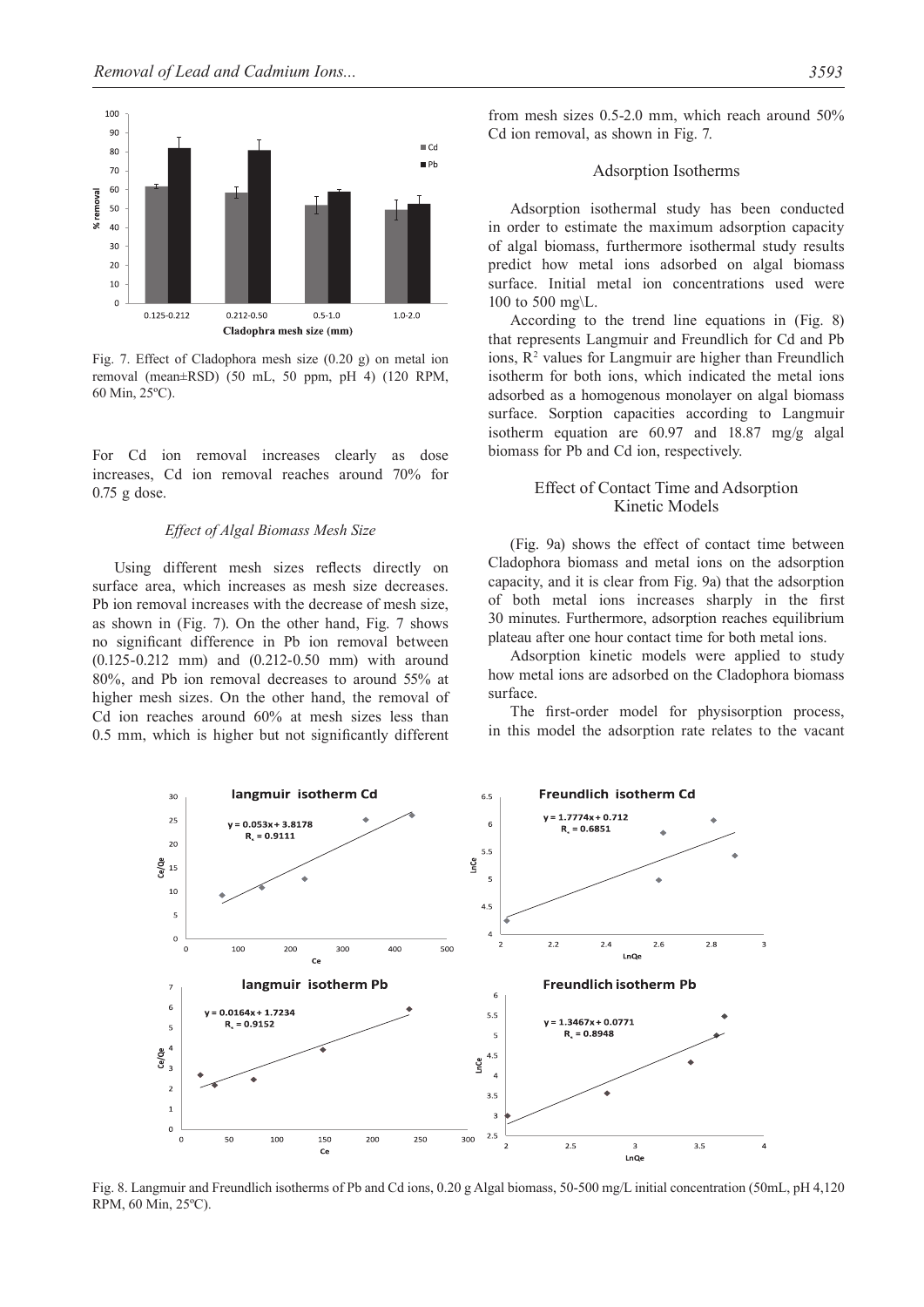

Fig. 9. a) Effect of time on the adsorption capacity of Cd and Pb ions on Cladophora biomass, b) first-order kinetic model, c) secondorder kinetic model.

adsorptive sites on the adsorbent [28, 29]. The linear form of this model can be expressed by the following equation:

$$
\log (Qe - Qt) = \log Qe - \frac{k1t}{2.303}
$$

…where Qt is the adsorption capacity at a certain time t (mg g<sup>-1</sup>) and k1 is the first-order rate constant (h<sup>-1</sup>). From the kinetic model data in Table 2 (Fig. 9b) for the adsorption of Pb and Cd ions, it can be concluded that data are poorly fitted to the kinetic model for both metal ions.

However, the second-order kinetic model (Fig. 9c), which expresses the presence of chemisorption process, is related to the difference between the equilibrium vacant adsorptive sites and the occupied sites [28, 30]. The second-order kinetic model can be expressed by the following linear equation:

$$
\frac{t}{Qt} = \frac{1}{k2Qe^2} + \frac{t}{Qe}
$$

…where  $k_2$  is the second-order rate constant (g mg<sup>-1</sup>h<sup>-1</sup>). Data shown in Table 2 indicated that the adsorption of Pb and Cd ions fit with the second-order kinetic model, with correlation coefficient  $(R^2>0.99)$  for both metal ions. Furthermore, differences between Qe calc and Qe exp are lower in the second-order kinetic model than the first-order kinetic model for Cd ion, counter to

Pb ion. According to the fitness of the data to the secondorder kinetic model, the adsorption of Pb and Cd ions by Cladophora biomass may be chemisorption.

#### **Conclusion**

The ability of *Cladophora* biomass to remove metal ions from water samples reached 80% and 50% of Pb and Cd ions, respectively. Moreover, metal ion removal reached equilibrium within 60 minutes contact time for both Pb and Cd ions. The optimum pH of metal ion solutions is 4 for both Cd and Pb. Nevertheless, algal biomass dose of 0.20 g was shown to be the optimum

Table 2. First- and second-order kinetic models for the adsorption of lead and cadmium ions on Cladophora biomass.

|                | First order kinetic model             |                                                |                     |                |  |  |
|----------------|---------------------------------------|------------------------------------------------|---------------------|----------------|--|--|
| Metal ion      | $Q_{e, exp}$<br>(mg g <sup>-1</sup> ) | $Q_{e, \text{ calc}}$<br>(mg g <sup>-1</sup> ) | $k_1$ $(h^{-1})$    | R <sup>2</sup> |  |  |
| Pb             | 20.56                                 | 24.60                                          | 0.9375              | 0.9417         |  |  |
| C <sub>d</sub> | 12.07                                 | 9.20                                           | 1.419               | 0.9858         |  |  |
|                | Second order kinetic model            |                                                |                     |                |  |  |
|                | $Q_{e, exp}$<br>(mg g <sup>-1</sup> ) | $Q_{e, \text{ calc}}$<br>$(mg g-1)$            | $(g mg^{-1}h^{-1})$ | $R^2$          |  |  |
| Ph             | 20.56                                 | 28.4                                           | 0.0348              | 0.9919         |  |  |
| Cd             | 12.07                                 | 13.33                                          | 0.0741              | 0.9936         |  |  |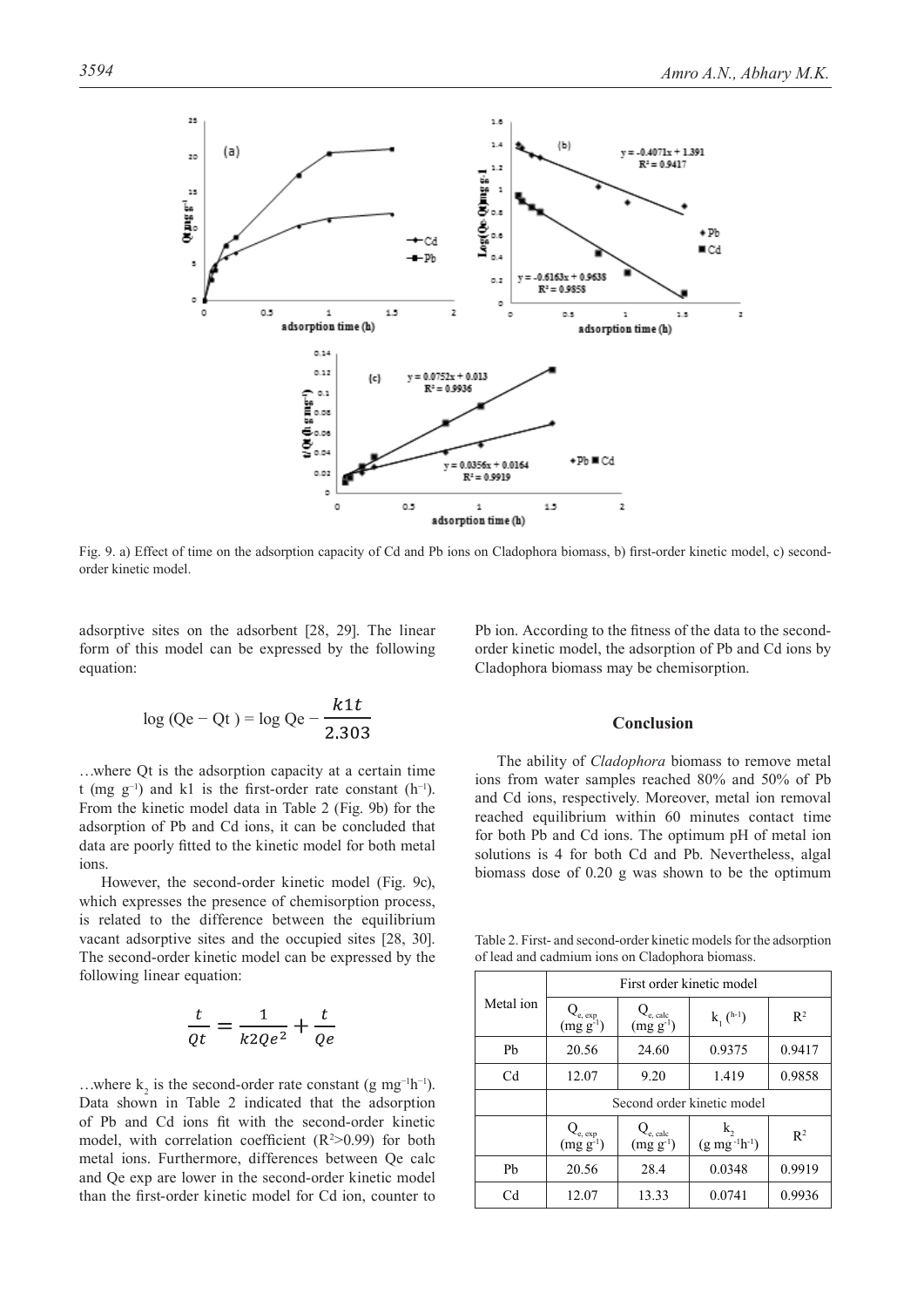dose for Pb ion removal, and the 0.50 g dose showed better performance for Cd ion removal. Smaller algal biomass mesh sizes showed better Pb ion removal than bigger ones, and no significant effect of mesh sizes for Cd ion removal. Isothermal study results correlate with the Langmuir model for both Pb and Cd ions, which means that metal ions form a homogenous monolayer on algal biomass surface. Adsorption kinetic study showed experimental adsorption capacity of 20.56 and 12.07 mg/g algal biomass for Pb and Cd ions, respectively. Furthermore, kinetic models indicated that both metal ions fit the second-order kinetic model, so adsorption by Cladophora biomass may be chemisorption.

#### **Acknowledgements**

The authors thank the Dean of Scientific Research at Taibah University for financial support under contract No. 6308/1435.

# **Conflict of Interest**

The authors have not declared any conflict of interest.

## **References**

- 1. PENG Q., CHEN W., WU L., BAI L. The Uptake, Accumulation, and Toxic Effects of Cadmium in Barnyardgrass (*Echinochloa crus-galli*). Polish Journal of Environmental Studies. **26** (2) 779, **2017**.
- 2. ABU AL-RUB F.A., El-NAAS M.H., ASHOUR I., Al-MARZOUKI M. Biosorption of copper on Chlorella vulgaris from single, binary and ternary metal aqueous solutions. Process Biochemistry. **41**, 457, **2006**.
- 3. AMIN M.T., AlAZBA A.A., MANZOOR U. A Review of Removal of Pollutants from Water/Wastewater Using Different Types of Nanomaterials. Advances in Materials Science and Engineering, **1**, 1, **2014**.
- 4. GAIKWAD R.W., SAPKAL V.S., SAPKAL R.S. Ion exchange system design for removal of heavy metals from acid mine drainage wastewater. Acta Montanistica Slovaca. **15** (4) 298, **2010**.
- 5. AMRO A.N., YOUSEF R.I., MUSLEH S.M. Chemical Treatment of Jordanian Zeolitic Tuff Using Dimethyl Sulfoxide and Thiourea. Asian Journal of Chemistry. 21, (4) 2973, **2009**.
- 6. CHAKRABARTI S., CHAUDHURI B., BHATTACHARJEE S., RAY A.K., DUTTA B.K. Photoreduction of hexavalent chromium in aqueous solution in the presence of zinc oxide as semiconductor catalyst. Chemical Engineering Journal. **153**, 86, **2009**.
- 7. SAEED A., IQPAL M., AKHTAR M.W. Removal and recovery of lead (II) from single and multi metal (Cd, Cu, Ni, Zn) solutions by crop milling waste (black gram husk). J. Hazard. Mater. **117**, 65, **2005**.
- 8. GONG R., DING Y.D., LIU H., CHEN Q., LIU Z. Lead biosorption by intact and pretreated spirulina maxima biomass. Chemosphere. **58**, 125, **2005**.
- 9. ABU AL-RUB F.A., El-NAAS M.H., BENYAHYA F., ASHOUR I. Biosorption of nickel on blank alginate beads, free and immobilized algal cells. Process Biochemistry. **39**, 1767, **2004**.
- 10. DAVIS T., VOLESKY B., MUCCI A. A review of the biochemistry of heavy metal biosorption by brown algae. Water Res. **37**, 4311, **2003**.
- 11. DENG Y., WANG L., LUO K., PENG D., JIANG H., JIN C., ZHOU X., BAI L. Screening and identifying a cadmium-resistant fungus and characterizing its cadmium adsorption. Polish Journal of Environmental Studies. **26** (3) 1011, **2017**.
- 12. AMIN M.T., AlAZBA A.A., AMIN M.N. Absorption behaviors of copper, lead, and arsenic in aqueous solution using date palm fibers and orange peel: kinetics and thermodynamics. Polish Journal of Environmental Studies. **26** (2) 543, **2017**.
- 13. SONNEWALD M., El-SHERBINY M.M. Editorial: Red Sea biodiversity, Marin Biodiversity. **47**, 991, **2017**.
- 14. ALEEM A.A. Marine Algae from Obhor, in the vicinity of Jeddah, Saudi Arabia. Bulletin Faculty of Science K.A. U. Jeddah. **2**, 539, **1978**.
- 15. HARIRI M. The present status of the Red Sea coral reefs between Haql and Yanbu, Saudi Arabia. Life Science Journal. **9** (4) 3852, **2012**.
- 16. PAIMPILLIL J., SE J., DAHALAWI M. Impact of treated industrial effluents on Yanbu (Red Sea) Coral Reefs and the Efficiency of Coastal Ecosystems Conservation. The Changing Coast. EUROCOAST / EUCC, Porto – Portugal Ed. EUROCOAST *–* Portugal. 311, **2002**.
- 17. ERTFEMEIJER P. Seawater intake and outfall channel and thermal pollution study in northern and southern sector at MYAS (Yanbu), Saudi Arabia. Report prepared for the Saudi Consulting Services. **2006**.
- 18. GESTINARI L.M., SONIA P.M., YOCIE Y.V. Distribution of Cladophora Species (*Cladophorales, Chlorophyta*) along the Brazilian Coast. Phytotaxa. **14**, 22, **2010**.
- 19. SARGIN I., ARSLAN G., KAYA M. Efficiency of chitosan-algal biomass composite microbeads at heavy metal removal. Reactive and Functional Polymers. **98**, 38, **2016**.
- 20. Al-HOMAIDAN A., Al-GHANAYEM A., ALKHALIFAH A. Green algae as bio indicators of heavy metal pollution in Wadi Hanifah stream, Riyadh, Saudi Arabia. International Journal of Water Resources and Arid Environments. **1** (1) 10, **2011**.
- 21. DWIVEDI S. Bioremediation of heavy metal by algae: current and future perspective. J. Adv. Lab. Res. Bio. **3** (3) 228, **2012**.
- 22. El-NAGGAR M., Al-AMOUDI O. Heavy metal levels in several species of marine algae from the red sea of Saudi Arabia. Journal of King Abdulaziz University: Science. **1**, 5, 1989.
- 23. HARARAH M.A., Al-NASIR F., El-HASAN T., AL-MUHTASEB A.H. Zinc adsorption-desorption isotherms: possible effects on the calcareous vertisol soils from Jordan, Environ Earth Science. **65**, 2079, **2012**.
- 24. AHMADY S., MOHAMMADI M. Biosorption of Copper Ions by Marine Brown Alga Fucus vesiculosus*,*  Journal of Biological and environmental science. **5** (15), 121, **2011**.
- 25. KANNAN S. FT-IR and EDS analysis of the seaweeds Sargassum wightii (brown algae) and Gracilaria corticata (red algae). International Journal of Current Microbiological Application Science. **3** (4), 341, **2014**.